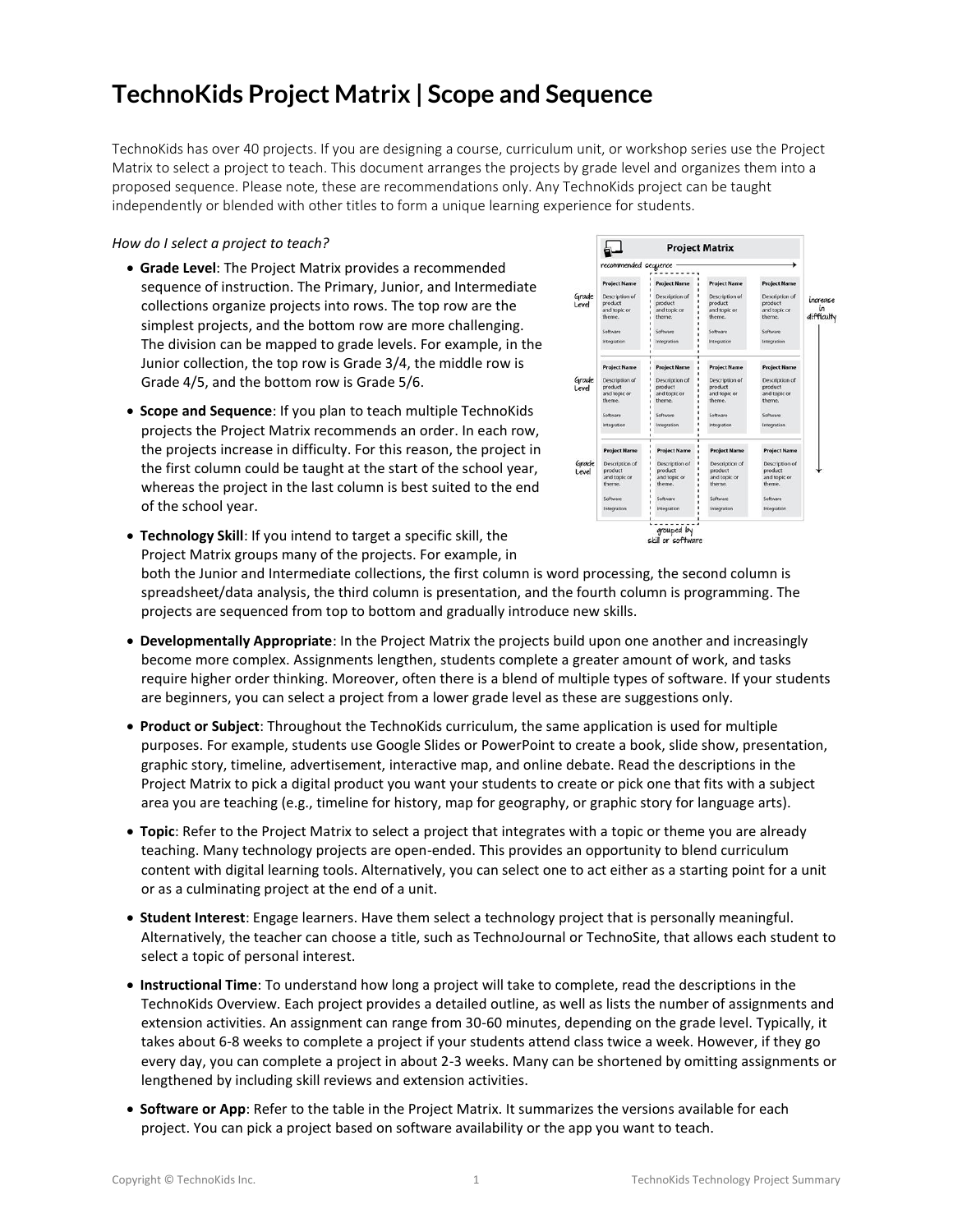# **TechnoKids Technology Project Matrix**

The collection of TechnoKids technology projects is designed to be developmentally appropriate. They gradually build competency of technology skills. Refer to the recommended sequence.



**Primary Technology Projects (Grades 1-3)**

Primary technology projects are for beginners. They provide a foundation for learning. Activities emphasize fundamentals. Students create artwork, write stories, make presentations, and more!

# Grades

### 1/2 [TechnoStart](https://www.technokids.com/Store/Primary-School/TechnoStart/computer-lessons-for-beginners.aspx)

Earn a computer

operator license. Engage in fun activities to learn about hardware, terminology, computer rules, and keyboarding.

Software: Paint or Drawings ICT & STEM integration: visual arts with graphic skills and computer fundamentals

#### **[TechnoStories](https://www.technokids.com/Store/Primary-School/TechnoStories/story-writing-for-kids.aspx)**

Become an author. Use templates to plan, write, edit, and illustrate stories. Share the books during story time with friends or family.

Software: Word or Docs ICT & STEM integration: language arts with word processing skills

#### **[TechnoMe](https://www.technokids.com/Store/Primary-School/TechnoMe/all-about-me.aspx)**

Design an *All About Me* slide show. Outline personal information, accomplishments, goals, and interests in a mini biography. Software: PowerPoint or Slides

ICT & STEM integration: social studies with presentation skills

### **[TechnoFit](https://www.technokids.com/store/primary-school/technofit/personal-health-activities.aspx)**

Join the TechnoFit Club. Inform others about the importance of a healthy lifestyle by designing a food guide, menu plan, and fitness poster. Be fit and live well!

Software: Publisher

ICT & STEM integration: health and nutrition with desktop publishing skills

#### **[TechnoWhiz](https://www.technokids.com/Store/Primary-School/TechnoWhiz/coding-for-kids.aspx)**

Become a programming whiz kid. Build simple scripts and loops to create silly scenes, feed a pet monster, explore a magical land, and invent a racing game.

Software: Scratch Jr

ICT & STEM integration: mathematics with coding skills

Grades 2/3 [TechnoPainter](https://www.technokids.com/Store/Primary-School/TechnoPainter/digital-art-for-kids.aspx) or

#### **[TechnoGallery](https://www.technokids.com/Store/Primary-School/TechnoGallery/digital-art.aspx)**

Spark creativity! Produce unique artwork using digital tools. Develop fine motor skills to paint original images and display them in a gallery.

Software: Paint or Drawings

ICT & STEM integration: visual arts with graphic skills and computer fundamentals

### **[TechnoBookmaking](https://www.technokids.com/Store/Primary-School/TechnoBookmaking/technology-in-the-classroom.aspx)**

Publish a collection of books. Create a tiny picture book, flip flap story, unfolding riddle book, layer book of facts, bookmarks, card, and more!

Software: PowerPoint or Slides

ICT & STEM integration: language arts with word processing skills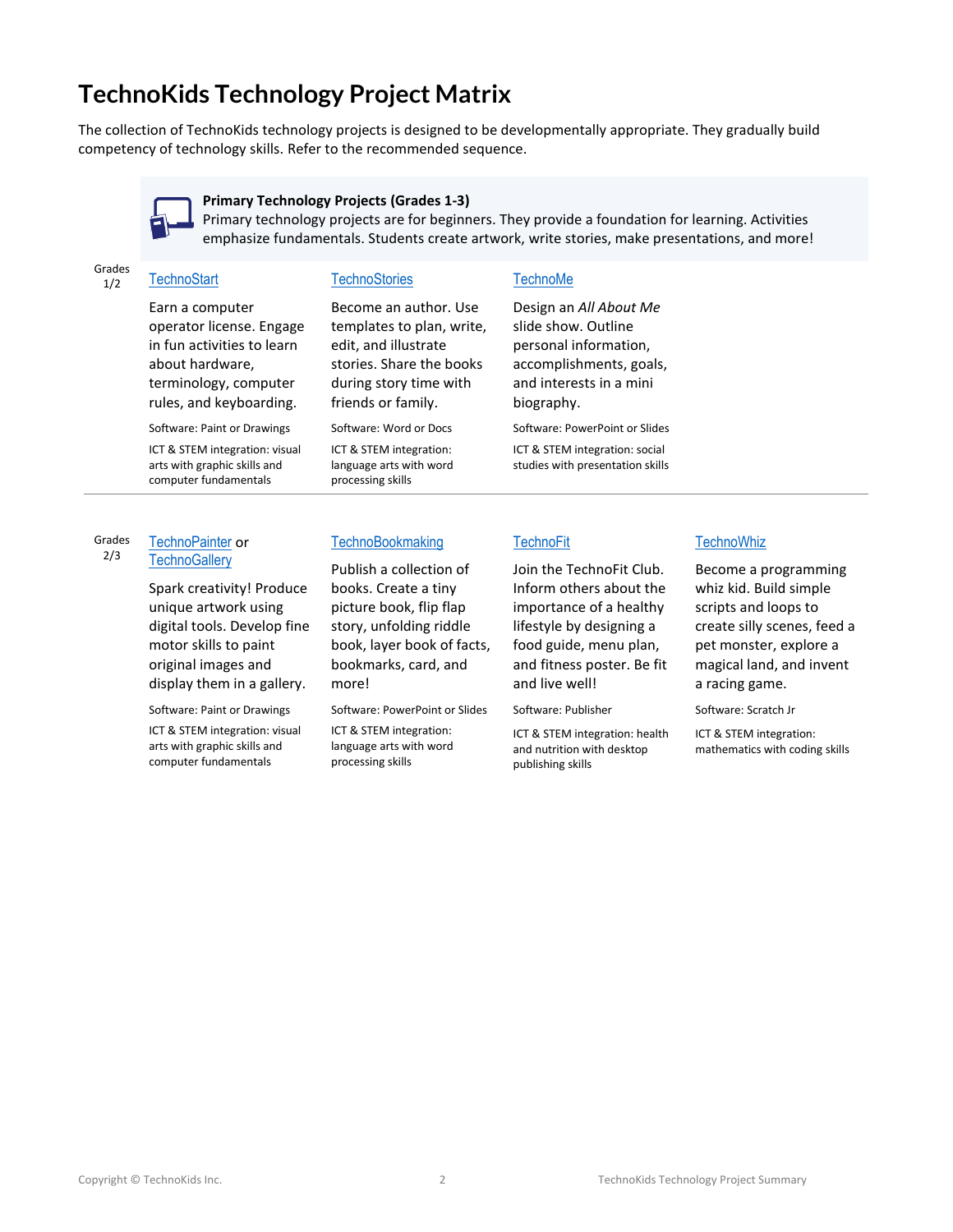

### **Junior Technology Projects (Grades 3-6)**

Junior technology projects are for elementary students. They focus upon essential skills. Activities promote the practical application of technology. Students become responsible digital citizens, conduct research, animate graphic stories, build games and more!

| Grades<br>3/4 | TechnoJournal                                                                                                                                                                                                                                                                        | <b>TechnoInternet</b>                                                                                                                                                                                                                                                                                                                        | <b>TechnoPresenter</b>                                                                                                                                                                                                                                                                                      | <b>TechnoTales</b>                                                                                                                                                                                                                                  |                                                                                                                                                                                                                                                                                          |  |  |  |  |  |
|---------------|--------------------------------------------------------------------------------------------------------------------------------------------------------------------------------------------------------------------------------------------------------------------------------------|----------------------------------------------------------------------------------------------------------------------------------------------------------------------------------------------------------------------------------------------------------------------------------------------------------------------------------------------|-------------------------------------------------------------------------------------------------------------------------------------------------------------------------------------------------------------------------------------------------------------------------------------------------------------|-----------------------------------------------------------------------------------------------------------------------------------------------------------------------------------------------------------------------------------------------------|------------------------------------------------------------------------------------------------------------------------------------------------------------------------------------------------------------------------------------------------------------------------------------------|--|--|--|--|--|
|               | Express ideas and<br>describe<br>experiences in a<br>journal. Reflect<br>upon an event,<br>make a note of<br>favorite things, and<br>list personal wishes.<br>Software: Word or Docs<br>ICT & STEM integration:<br>language arts with word<br>processing skills                      | Embark on an<br>online expedition to<br>become a<br>responsible digital<br>citizen. Apply<br>search strategies,<br>access digital<br>resources, and<br>communicate<br>safely.<br>Software: web browser<br>ICT & STEM integration:<br>digital citizenship and<br>Internet skills                                                              | Present information<br>effectively.<br>Summarize facts<br>using a slide show<br>and organize<br>speaker notes.<br>Deliver a speech to<br>an audience.<br>Software:<br>PowerPoint/Word or<br>Slides/Docs<br>ICT & STEM integration:<br>public speaking and<br>research with<br>presentation skills           | Blend coding with<br>storytelling. Design<br>a modern fairy tale<br>that has a hero go<br>on a quest. Build<br>scripts to animate<br>the story action.<br>Software: Scratch Jr<br>ICT & STEM integration:<br>creative writing with<br>coding skills |                                                                                                                                                                                                                                                                                          |  |  |  |  |  |
| Grades<br>4/5 | TechnoResearch                                                                                                                                                                                                                                                                       | <b>TechnoCandy</b>                                                                                                                                                                                                                                                                                                                           | <b>TechnoToon</b>                                                                                                                                                                                                                                                                                           | <b>TechnoArcade</b>                                                                                                                                                                                                                                 | <b>TechnoSite</b>                                                                                                                                                                                                                                                                        |  |  |  |  |  |
|               | Research to design<br>a fact card. Apply<br>strategies to<br>retrieve quality<br>information from<br>reliable sources.<br>Combine images<br>and text in a one-<br>sheet report.<br>Software: Word or Docs<br>ICT & STEM integration:<br>language arts with word<br>processing skills | Devise a strategy to<br>boost candy sales.<br>Conduct a survey<br>and study<br>packaging to<br>investigate a<br>problem.<br>Recommend a<br>solution based on<br>the evidence.<br>Software:<br>Excel/PowerPoint/Word,<br>or Sheets/Slides/Docs/<br>Forms<br>ICT & STEM integration:<br>math and problem<br>solving with spreadsheet<br>skills | Animate a graphic<br>story. Plan the<br>characters, setting,<br>and plot. Divide the<br>scenes using<br>transitions. Time<br>events to produce a<br>one-of-a-kind<br>cartoon.<br>Software: PowerPoint or<br>Slides<br>ICT & STEM integration:<br>language arts with<br>presentation and<br>animation skills | Design arcade<br>games. Build<br>Jumble Tumble,<br>Let's Jam, Mystery<br>Island, and Lost<br>Treasure. Invite<br>friends to an online<br>arcade.<br>Software: Scratch<br>ICT & STEM integration:<br>computer science and<br>programming skills      | Become a web<br>designer. Construct<br>a website that<br>includes links to fun<br>places for kids on<br>the WWW. Will it<br>get the Kid Stamp<br>of Approval?<br>Software: Google Sites<br>ICT & STEM integration:<br>language arts with digital<br>citizenship and web<br>design skills |  |  |  |  |  |
| Grades<br>5/6 | TechnoEditor                                                                                                                                                                                                                                                                         | <b>TechnoSales</b>                                                                                                                                                                                                                                                                                                                           | TechnoTimeline                                                                                                                                                                                                                                                                                              | TechnoTurtle                                                                                                                                                                                                                                        | TechnoTrivia                                                                                                                                                                                                                                                                             |  |  |  |  |  |
|               | Edit a collection of<br>stories. Master text,<br>picture, and page<br>layout formatting<br>techniques to<br>publish a high-<br>quality publication.<br>Software: Word or<br>Docs/Drawings<br>ICT & STEM integration:                                                                 | Investigate dessert<br>preferences. Graph<br>and calculate data.<br>Analyze the<br>information to plan<br>a bake sale. Report<br>fundraiser details.<br>Software: Excel/Word or<br>Sheets/Docs<br>ICT & STEM integration:                                                                                                                    | Explain the<br>significance of<br>events by creating a<br>unique graphic<br>organizer that<br>connects events<br>along a timeline.<br>Software: PowerPoint or<br>Slides<br>ICT & STEM integration:                                                                                                          | Develop and debug<br>code to conquer<br>mazes, paint pixel<br>art, create a Mad<br>Lib Generator and<br>build a carnival<br>game.<br>Software: IDLE Python 3<br>ICT & STEM integration:<br>math and language arts                                   | Invent a game. Test<br>knowledge about a<br>topic. Set the<br>answer key to<br>calculate points.<br>Analyze quiz<br>results.<br>Software: Google Forms<br>or Microsoft Forms<br>ICT & STEM integration:                                                                                  |  |  |  |  |  |
|               | language arts with word<br>processing skills                                                                                                                                                                                                                                         | math and problem<br>solving with spreadsheet<br>and data management<br>skills                                                                                                                                                                                                                                                                | social studies and history<br>with presentation skills                                                                                                                                                                                                                                                      | with programming skills                                                                                                                                                                                                                             | math and social studies<br>with data management<br>skills                                                                                                                                                                                                                                |  |  |  |  |  |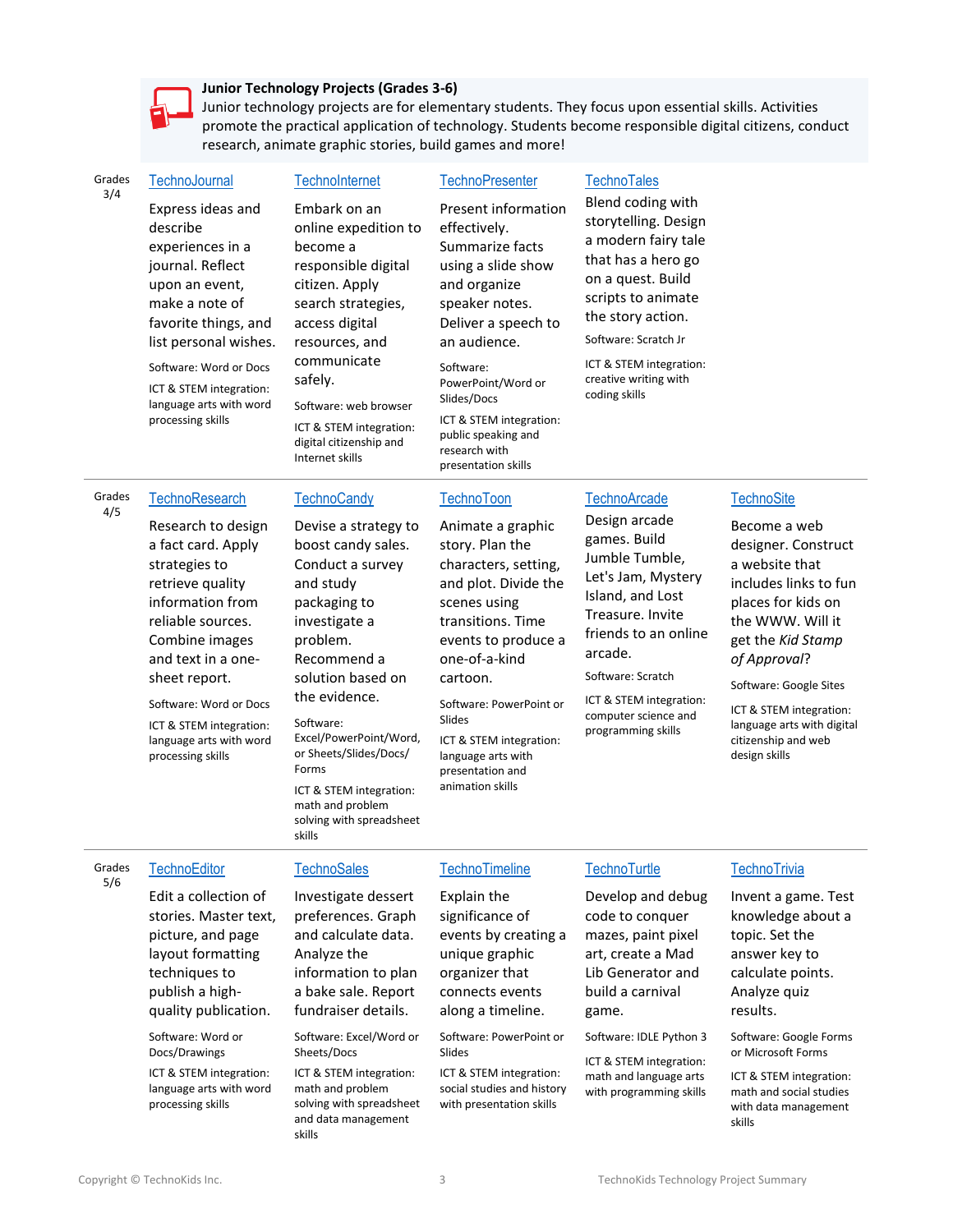

#### **Intermediate Technology Projects (Grades 6-9)**

Intermediate technology projects are for middle or high school students. They develop proficiency in using ICT applications. Activities emphasize critical and creative thinking. Students design publications, analyze data, code web pages, and more!

| Grades |
|--------|
| 6/7    |

### **[TechnoNewsletter](https://www.technokids.com/Store/Middle-School/TechnoNewsletter/microsoft-word-lesson-plans.aspx)**

Publish a fan club newsletter. Write an informative article, construct a word search, and express an opinion. Format pages to lay out content attractively.

Software: Word or Docs

ICT & STEM integration: language arts with word processing skills

#### **[TechnoRestaurateur](https://www.technokids.com/Store/Middle-School/TechnoRestaurateur/entrepreneurship-lesson-plans.aspx)**

Launch a business venture. Plan a restaurant, create a logo, conduct a survey, generate funds, build a floor plan, manage finances, and more!

Software: Excel/PowerPoint/Word or Sheets/Slides/Docs/ Drawings/Forms ICT & STEM integration: math and entrepreneurship with ICT

Justify a spending plan for a shopping trip. Calculate, and graph data to form a budget. Report financial choices and explain money

management strategy. Software: Excel/Paint/Word or Sheets/Drawings/Docs ICT & STEM integration: math and financial literacy with spreadsheet skills

**[TechnoBudget](https://www.technokids.com/Store/Middle-School/TechnoBudget/financial-literacy-lesson-plans.aspx)** 

### **[TechnoTravel](https://www.technokids.com/Store/Middle-School/TechnoTravel/tourism-lesson-plans.aspx)**

Promote a weekend getaway for tourists. Research the trip. Customize a slide master to create a unique marketing tool that persuades visitors to vacation.

Software: Excel/PowerPoint/Word or Sheets/Slides/Docs ICT & STEM integration: language arts and geography with presentation skills

#### **[TechnoMap](https://www.technokids.com/Store/Middle-School/TechnoMap/map-skills-lesson-plans.aspx)**

Highlight the importance of a location by constructing an interactive map. Connect facts about an area or issue using markers and hyperlinks.

Software: PowerPoint /Word or Slides/Docs

ICT & STEM integration: geography or history with presentation skills

#### **[TechnoDebate](https://www.technokids.com/Store/Middle-School/TechnoDebate/classroom-debate.aspx)**

Collaborate with a partner to debate an issue. Create an animated conversation that presents a persuasive argument. Defend a position.

Software: PowerPoint Online or Slides

ICT & STEM integration: language arts and debate techniques with presentation skills

#### **[TechnoCode](https://www.technokids.com/Store/Middle-School/TechnoCode/scratch-for-kids.aspx)**

Spark an interest in computer science. Design an Activity Studio for kids using Scratch. Build blocks of code to design animations, puzzles, stories, and games.

Software: Scratch

[TechnoHTML5](https://www.technokids.com/Store/Middle-School/TechnoHTML/coding-for-beginners.aspx)

ICT & STEM integration: computer science and programming skills

Develop a web page using HTML and CSS. Write code to set the style of the background, text, lists, graphics, hyperlinks, and tables. Upload to the Internet. Software: Notepad or other text

ICT & STEM integration: computer science and programming skills

#### Grades **[TechnoBiography](https://www.technokids.com/Store/Middle-School/TechnoBiography/biography-lesson-plans.aspx)**

Celebrate a remarkable person. Format the bio organizer, and artifacts contents. Cite sources in

ICT & STEM integration: word processing skills

#### Grades 8/9 [TechnoEarth](https://www.technokids.com/store/middle-school/technoearth/technoearth.aspx) or **[TechnoEnvironment](https://www.technokids.com/store/middle-school/technoenvironment/environmental-lesson-plans.aspx)**

Raise awareness of an environmental issue. Design either an infographic with Google apps or a pamphlet with Publisher. Advocate for change.

Software: Word/Publisher or Docs/Sites/Slides/ Sheets/My Maps/Drawings

ICT & STEM integration: geography and science with publishing and presentation skills

## **[TechnoQuestionnaire](https://www.technokids.com/Store/Middle-School/TechnoQuestionnaire/google-forms-survey.aspx)**

Investigate a research question. Select a sample and construct a questionnaire. Conduct a pre-test to tweak the design. Analyze data to interpret findings.

Software: Google Forms

ICT & STEM integration: math and the scientific process with information management skills

# **[TechnoPython](https://www.technokids.com/store/middle-school/technopython/python-programming-for-beginners.aspx)**

editor

Program a series of games using Python including Pet Monster Rescue, Guess It, and Adventure Quest. Share your favorite one in a coding presentation.

Software: IDLE Python 3

ICT & STEM integration: math and language arts with programming skills

### 7/8

using styles, graphic table. Build a table of a bibliography.

Software: Word or Docs/Drawings

language arts and history with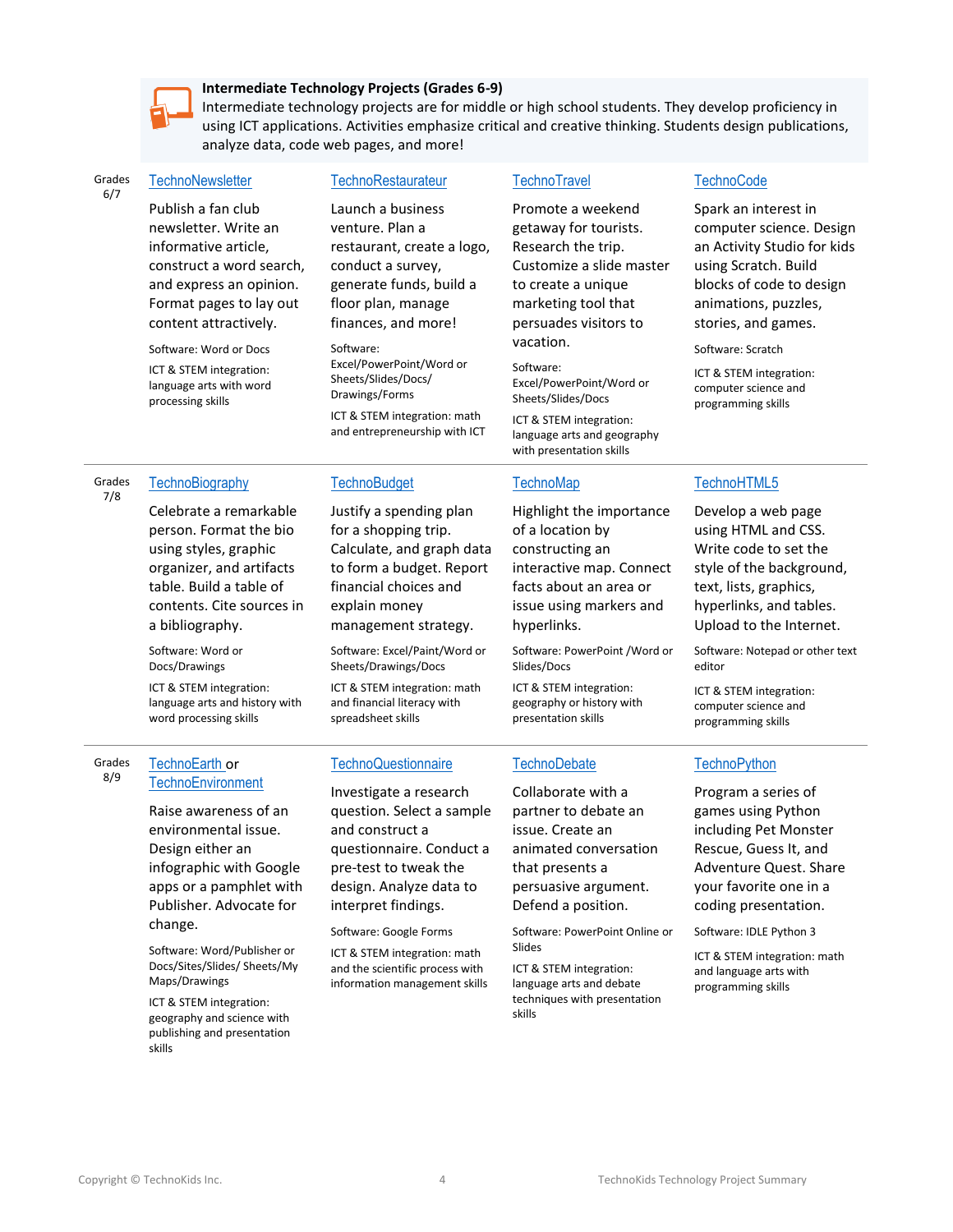

#### **Senior Technology Projects (Grades 8-12)**

Senior technology projects are for middle or high school students. They prepare students for higher learning and career readiness. Activities emphasize real-world applications of technology. Students market products, build databases, and more!

Select a project for a course. Use it to teach a technology skill or as a culminating project.

#### **[TechnoWonderland](https://www.technokids.com/Store/High-School/TechnoWonderland/microsoft-office-lessons.aspx)**

Manage an amusement park to learn about Microsoft Office. Produce a flyer, design a map, create signs, poll customers, advertise rides, and more!

Software: Word, Excel, PowerPoint, Publisher, Access

ICT & STEM integration: computer studies with ICT skills

#### **[TechnoInvestor](https://www.technokids.com/Store/High-School/TechnoInvestor/stock-market-game.aspx)**

Buy and sell stocks on the TechnoStock Exchange. Track the investments and graph future earnings. Report the portfolio holdings and justify decisions.

Software: Excel, Word

ICT & STEM integration: financial literacy with spreadsheet skills

### **[TechnoAdvertise](https://www.technokids.com/Store/High-School/TechnoAdvertise/advanced-word-processing.aspx)**

Role play a marketing executive. Submit a cover letter and résumé to apply for the job. Once hired, design a flyer, catalog, custom mailer, and newsletter.

Software: Word

ICT & STEM integration: marketing with word processing skills

# **[TechnoSpecialist](https://www.technokids.com/Store/High-School/TechnoSpecialist/advanced-powerpoint.aspx)**

Develop an information package about hardware. Explain the attributes of computer components to educate the public in making purchasing decisions.

Software: PowerPoint

ICT & STEM integration: computer hardware with presentation skills

#### **[TechnoMission](https://www.technokids.com/Store/High-School/TechnoMission/introduction-to-database.aspx)**

Manage data. Plan a simple database. Build a table and data entry form. Filter and sort records. Generate a report that summarizes information.

Software: Access, Paint

ICT & STEM integration: computer studies with database skills

#### **[TechnoPlanner](https://www.technokids.com/Store/High-School/TechnoPlanner/database-projects.aspx)**

Construct a database for a party planning business. Build tables, forms, queries, and reports to organize customer and event information.

Software: Word, Access

ICT & STEM integration: business studies with database systems

#### [TechnoPhotoshop](https://www.technokids.com/Store/High-School/TechnoPhotoshop/photoshop-lessons-for-beginners.aspx)

Edit photos to produce a digital scrapbook. Filter, retouch, crop, warp, recolor, and superimpose images. Apply design techniques to lay out pages.

Software: Adobe Photoshop CC ICT & STEM integration: media arts with graphic design and photo editing

#### [TechnoAnimate](https://www.technokids.com/Store/High-School/TechnoAnimate/animation-for-beginners.aspx)

Animate drawings to make a movie. Create scenes with motion tweens, shape tweens, and motion paths. Set the action and sound on the Timeline.

Software: Adobe Animate CC

ICT & STEM integration: media arts with animation skills